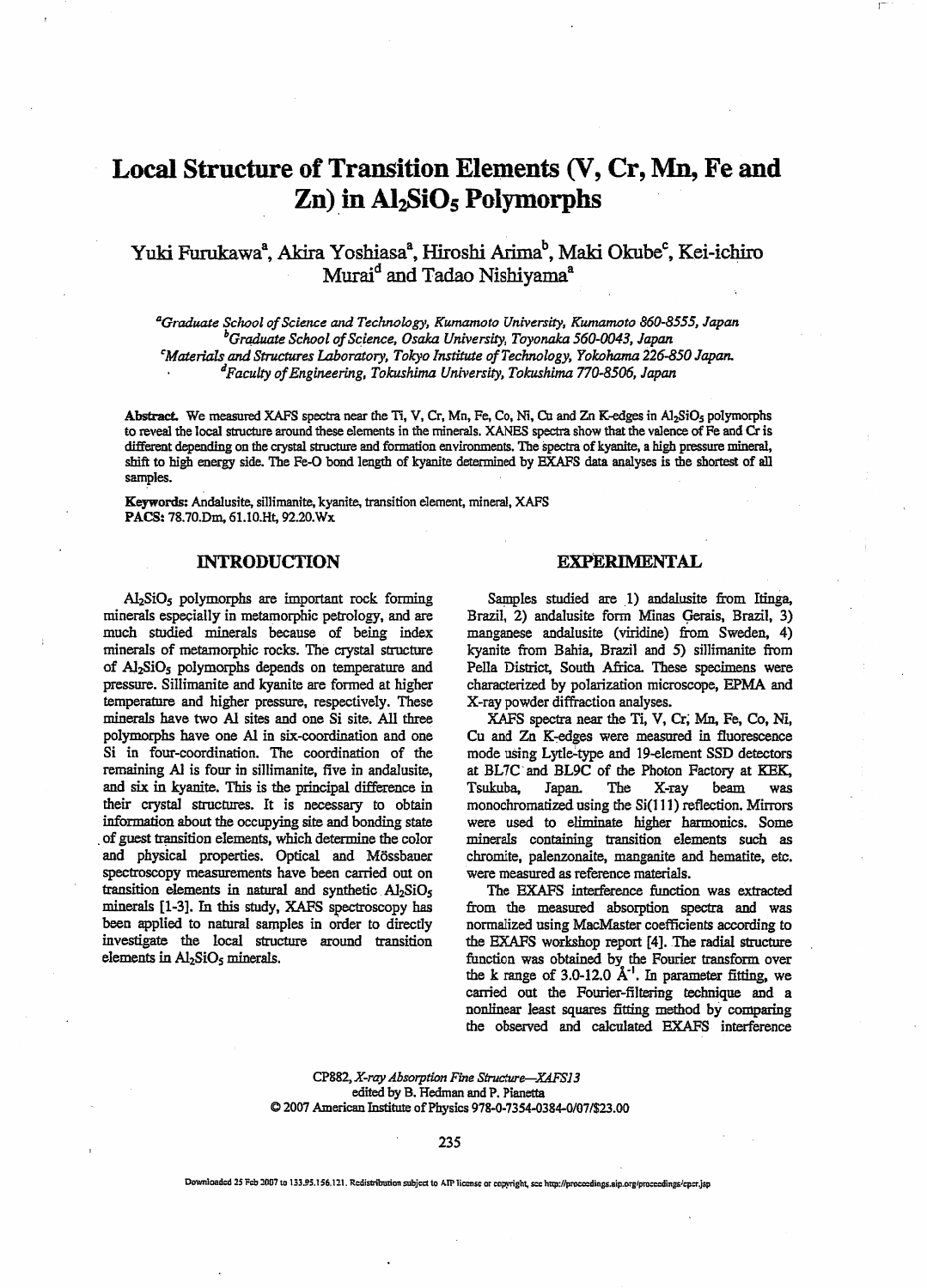function. The XAFS93 programs were employed for the data analysis [5].

#### RESULT AND DISCUSSION

The elements which were detected in these samples are summarized in Table 1. Iron and zinc were detected in ail minerals. Chromium was found in all minerals except for viridine. Manganese was detected

only in viridine. No cobalt, nickel and copper were found in any sample. In comparison with the analytical values reported by Chinner et al. [6] and Abs-Wurmbach et aL [3], these samples have the same order of Fe content and lower Or content Andalusite from Intiga has comparatively higher contents of Fe. These samples have typical transition element contents, except for viridine, which is a Mn-rich mineral.

TABLE 1. Qualitative comparison of detected transition element content. Filled circle represents > 1.0 wt%, open circle > 0.1 wt%, triangle > 0.01 wt%. Dot means that minor amounts were detected, and bar means that no element was detected.

|                     | Ti        | v         | Cr      | Mn | Fe      | Cо | Ni | Сu | $\mathbf{Z}$ n |
|---------------------|-----------|-----------|---------|----|---------|----|----|----|----------------|
| Andalusite Intiga   |           |           | $\circ$ |    |         |    |    |    |                |
| Andalusite Jenipapo | $\bullet$ | ٠         | Λ       |    | $\circ$ |    |    |    | $\circ$        |
| Viridine            |           |           |         | ٠  | $\circ$ |    |    |    | Λ              |
| Sillimanite         | ٠         | ٠         | Δ       |    | Λ       |    |    |    |                |
| Kyanite             | ٠         | $\bullet$ | $\circ$ |    | $\circ$ |    |    |    | Λ              |

X-ray absorption near-edge structure (XANES) spectra are quite sensitive to the three-dimensional atomic configuration around X-ray absorbing atoms, and they are useful to determine the oxidation state and local environments in host minerals. Fe and Cr K-edge XANES spectra are shown in Figs. 1 and 2. The Fe and Cr K-edge XANES spectra change significantly with different polymorphs. The different XANES spectra and threshold energies show the different valence state of the transition metal elements and the local structure of the occupying sites in each polymorph.

In Fig. 1, the Fe K-edge threshold energy of andalusite and viridine hardly changes from that of  $Fe<sub>2</sub>O<sub>3</sub>$  hematite. This indicates that Fe in andalusite and viridine is trivalent The peak maximum of the XANES spectum for sillimanite shifts to higher energy as compared to andalusite. In addition, that for kyanite shifts significantly from sillimanite to the high energy side. Figure 3 shows first-derivatives of Fe K-edge XANES spectra of for  $Fe<sub>2</sub>O<sub>3</sub>$  hematite and kyanite. The valence of iron in kyanite could co exist as trivalent and tetravalent iron ions. The peak position of Fe K-edge XANES spectra for kyanite (Fig. 1) can be compared to those for  $SrFeO<sub>3-5</sub>$ perovskite type compounds with tetravalent iron ions [7]. The existence of tetravalent iron ions as guest element was predicted by the optical analysis of blue sapphire.

In Fig. 2, the peaks of the Cr K-edge XANES spectra for both andalusites shift from  $FeCr<sub>2</sub>O<sub>4</sub>$ chromite to the low energy, side. In contrast, the peak of kyanite moves from the peak of chromite to the high energy side. The peak of sillimanite is near equal to chromite. We had estimated by the threshold energy that the average valence of chromium in sillimanite and chromite are equal, those in two andalusites are smaller and that in kyanite is larger than chromite. From the above-mentioned, the oxidation states and effective charges of transition elements in kyanite are higher than those in andalusite and sillimanite.

From the comparison of XANES patterns, all elements observed in kyanite shift to the higher energy side. Oxidation states and effective charges of transition elements in kyanite are higher than those in andalusite.



FIGURE 1. Fe K-edge XANES spectra of various Al<sub>2</sub>SiO<sub>5</sub> polymorphs.

236